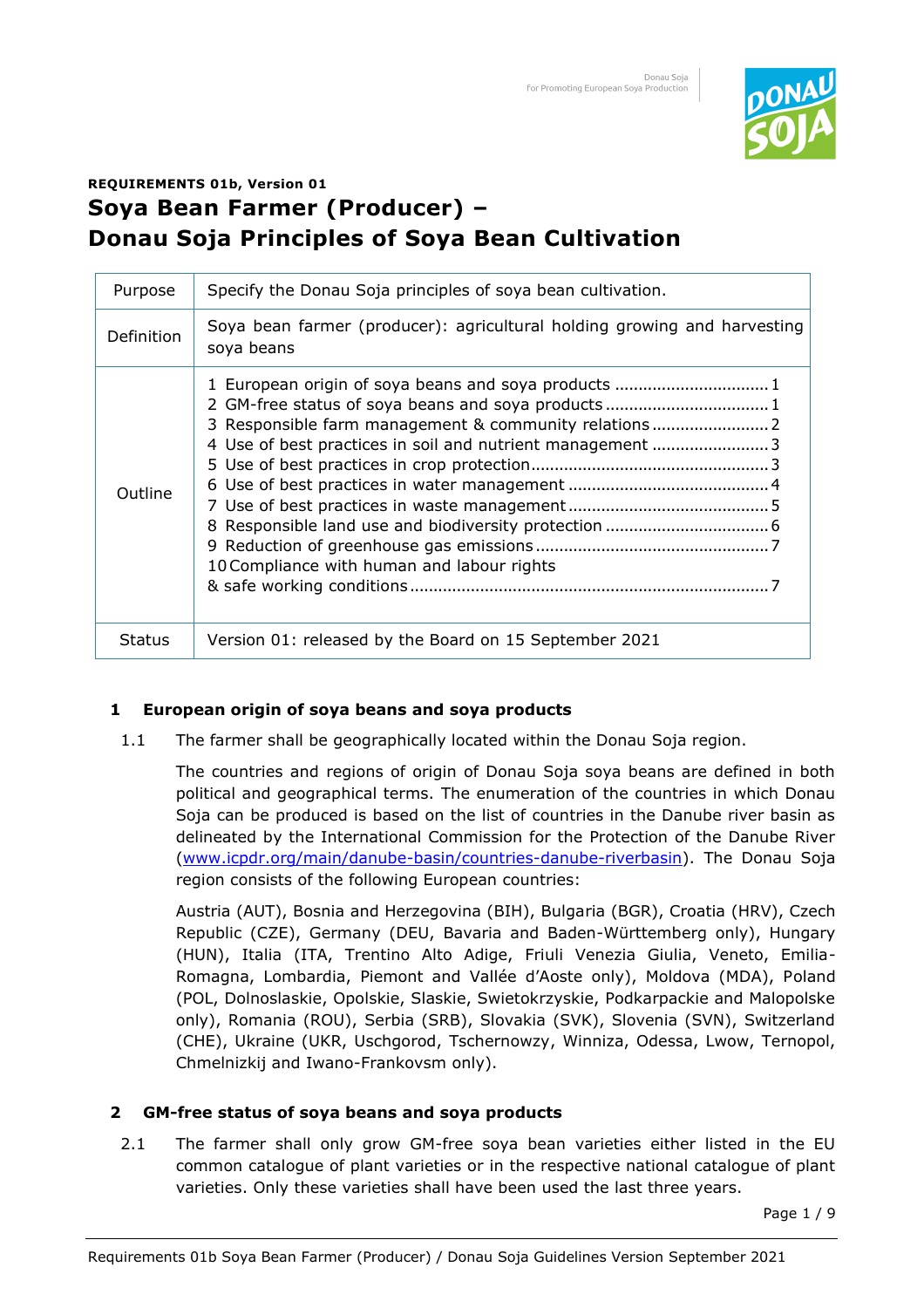

- 2.2 The farmer shall not have grown any other GM crop (e.g. GM maize) for one year.
- 2.3 If the farmer is located in a risk level 3 production area:

The farmer shall use certified seeds only and shall document this with invoices covering the purchase of the certified seeds.

- 2.4 The farmer shall document all quantities of soya beans, both grown and harvested, by keeping their own records.
- 2.5 The farmer shall not use genetically modified organisms or products produced from or by GMOs. As to agricultural inputs that are marketed as originating either from GMOs or from GM-free production (such as plant protection products, fertilisers and soil conditioners), only products labelled as GM-free shall be used. This confirmation is waived for products where, according to our current knowledge, no practical methods are known which would suggest that these products are GMOs, contain GMOs or were produced from GMOs or using GMOs. This, for example, currently applies to pure minerals, mineral fertilisers, chemical or synthetic active substances of plant protection products and certain micro-organisms.

#### **3 Responsible farm management and community relations**

- 3.1 The farmer shall conduct business with integrity, respecting applicable laws and avoiding all forms of bribery, conflicts of business interest and fraudulent practices.
- 3.2 The farmer shall have basic economic documentation appropriate to the farm size, including, but not limited to, records of costs, yields, income and profitability.
- 3.3 The farmer shall be aware of and follow the recommendations contained in the Donau Soja Best Practice Manual.
- 3.4 The farmer shall assess the environmental and social impacts of current or planned activities on their land. The farmer shall also assess the impact of their activities as it pertains to the wider community.
- 3.5 The farmer shall implement appropriate measures to allow for the coexistence of different production systems.
- 3.6 *In areas with traditional land users:* Where rights have been relinquished by traditional land users, there shall be documented evidence present showing that the affected communities are compensated subject to their free, prior, informed and documented consent (FPIC). In the case of disputed use rights, a comprehensive, participatory and documented community rights assessment shall be carried out and the recommendations from this assessment shall be followed.
- 3.7 As for communication with local communities, communication channels shall be in place (written sign or website with the following information: email address, mobile phone number, P.O. box address) that adequately enable communication between the farmer and the community. The communication channels shall have been made known to the local communities.
- 3.8 The farmer shall deal with complaints and grievances from workers, neighbours, local communities and traditional land users in an appropriate way and shall maintain

Page 2 / 9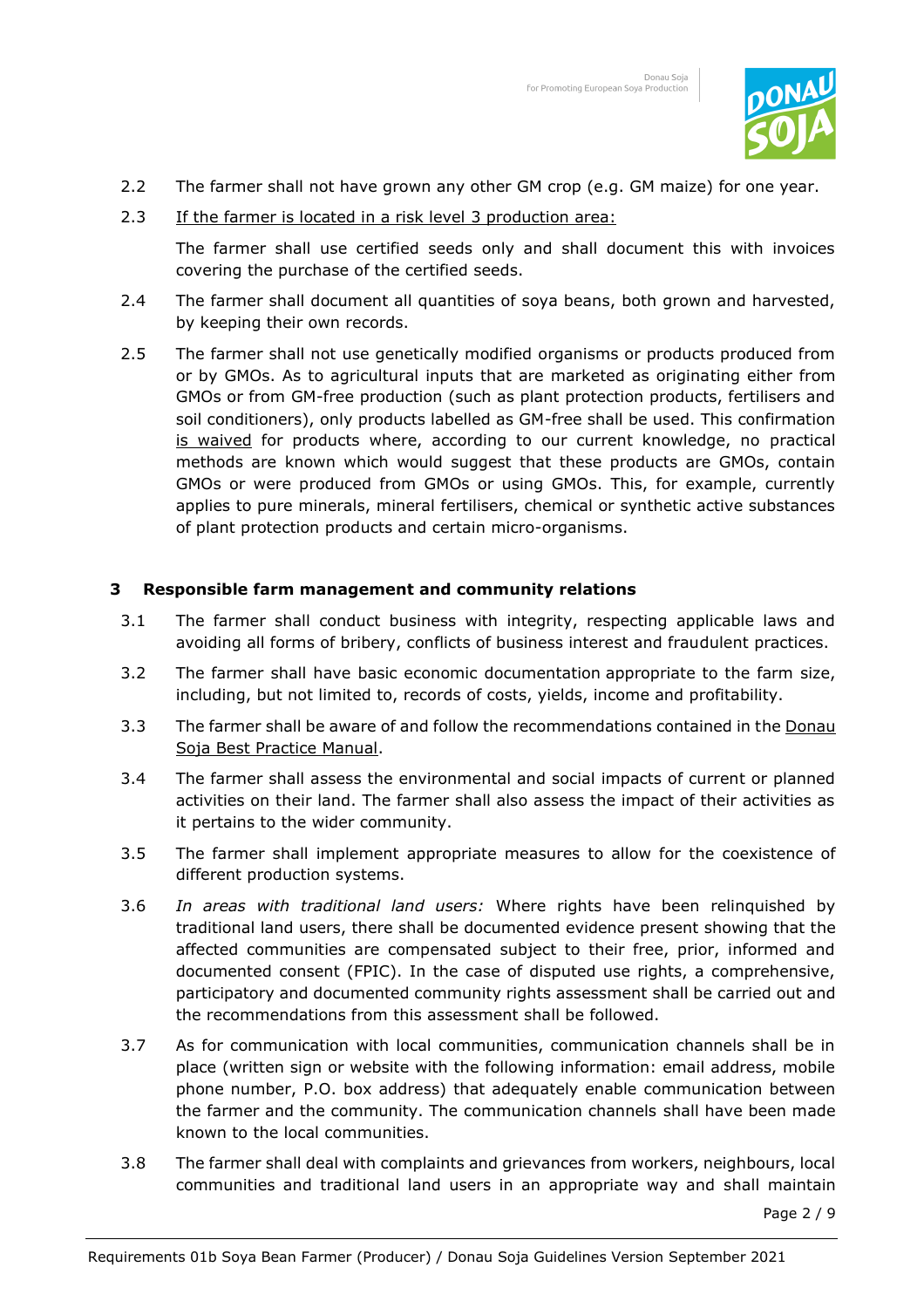

documented evidence. In case a relevant competent authority requires the farmer to react to a complaint in a certain way, the farmer will do so in a timely manner.

3.9 The complaint mechanism (e.g. appointed independent ombudsman; written complaint form, being accessible via email, telephone or postal mail) is transparent, has been made known and is available to all workers, local communities and traditional land users.

#### **4 Use of best practices in soil and nutrient management**

- 4.1 The farmer shall ensure that crops are grown on suitable soils.
- 4.2 The farmer shall implement Good Agricultural Practices to minimise diffuse and localised impacts on surface and ground water quality from chemical residues, fertilisers, erosion or other sources.
- 4.3 The farmer shall take adequate measures to protect and improve soils and prevent erosion. This shall include but not be limited to a ban on burning stubble, the use of non-tillage techniques where possible, crop rotation and the use of cover crops.
- 4.4 There is monitoring, appropriate to scale, to demonstrate that the practices to protect soil quality and prevent soil erosion are in place.
- 4.5 The farmer shall apply nutrients for soil improvement in accordance with best practices. This shall include but not be limited to soil assessment and nutrient application in line with the nutrient balance of the soil.
- 4.6 The farmer shall apply organic and mineral fertilisers from trustworthy and legal sources.
- 4.7 The farmer shall keep records of fertiliser application.

## **5 Use of best practices in crop protection**

- 5.1 The farmer shall comply with all relevant local, national and EU level plant protection legislation.
- 5.2 Negative environmental and health impacts of phytosanitary products shall be reduced by implementing systematic, recognised Integrated Crop Management techniques.
- 5.3 An Integrated Crop Management plan shall be developed and implemented, including adequate and continuous monitoring of crop health, use of non-chemical and chemical control methods and measures to improve crop resilience.
- 5.4 The farmer shall have acquired knowledge on the implementation of Integrated Pest Management systems through training, education or advice. Integrated Pest Management principles and corresponding techniques are implemented to avoid harm to human health, wildlife and/or plant biodiversity; as well as to soil, water and air quality.
- 5.5 The farmer shall only apply agrochemicals authorised for use in the EU.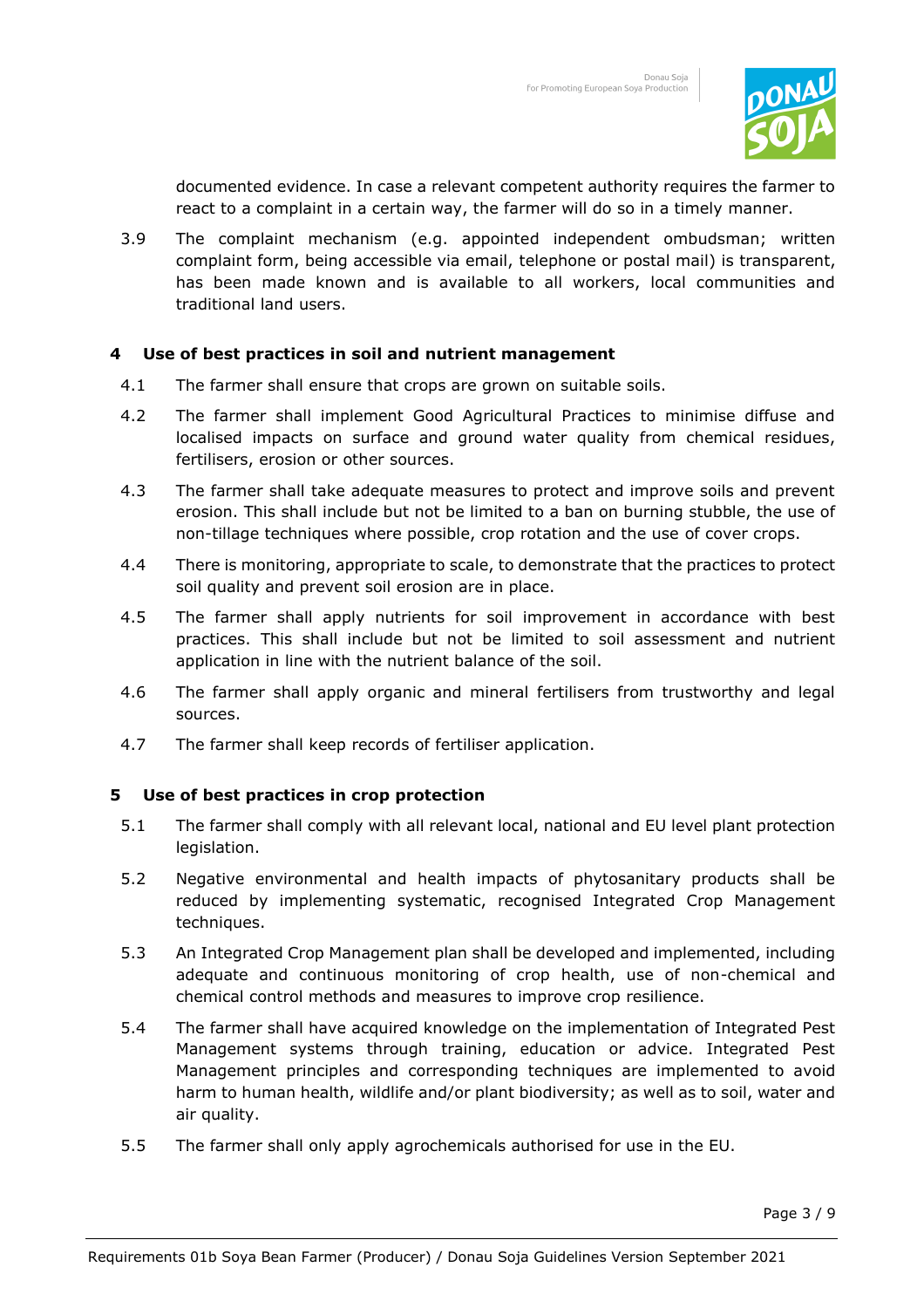

- 5.6 The use of agrochemicals listed in the Stockholm Convention and Annex III to the Rotterdam Convention<sup>1</sup> shall be prohibited.
- 5.7 The use of agrochemicals the active ingredients of which are categorised as Class 1a or 1b in the World Health Organization (WHO) Recommended Classification of Pesticides by Hazard<sup>2</sup> shall be prohibited (e.g. tefluthrin, zeta-cypermehtrin or zinc phosphide).
- 5.8 The use of desiccants prior to harvest (e.g. glyphosate or diquat) shall be prohibited.
- 5.9 There shall be no application of pesticides within 30 meters (or more if required by national law)<sup>3</sup> of any populated area or water body, and all necessary precautions shall be taken to prevent people from entering recently sprayed areas.
- 5.10 Aerial application of pesticides (aerial spraying) shall be prohibited.
- 5.11 The staff dealing with plant protection products shall be competent and shall envisage the use of non-chemical alternatives to pesticides.
- 5.12 The farmer shall ensure that any use of biological control agents complies with national legislation.
- 5.13 When using a plant protection product, the farmer shall follow:
	- the manufacturer's instruction for use (to avoid under- or overdosing);
	- the label recommendations;
	- the appropriate pre-harvest and re-entry intervals.
- 5.14 The farmer shall ensure that there is regular maintenance of machinery, equipment and materials in order to ensure safe functioning of these devices.
- 5.15 The application of agrochemicals shall be duly documented.
- 5.16 The farmer shall manage and dispose of waste, including hazardous materials as well as agrochemicals and their containers, in such a manner as to avoid any risks to humans and the environment.

## **6 Use of best practices in water management**

- 6.1 Existing water rights, both formal and customary, shall be respected, and water use shall be in compliance with applicable regulations and local legislation.
- 6.2 *In case of irrigation:* The farmer shall hold a valid water extraction license and ensure that any use of water, other than rainwater, has been approved by the relevant

<sup>1</sup> Stockholm Convention on Persistent Organic Pollutants: https:/[/www.pops.int/Portals/0/download.aspx?d=UNEP-POPS-COP-CONVTEXT-](http://www.pops.int/Portals/0/download.aspx?d=UNEP-POPS-COP-CONVTEXT-2017.English.pdf)[2017.English.pdf](http://www.pops.int/Portals/0/download.aspx?d=UNEP-POPS-COP-CONVTEXT-2017.English.pdf)

Rotterdam Convention on the Prior Informed Consent Procedure for Certain Hazardous Chemicals and Pesticides in International Trade: https:/[/www.pic.int/Portals/5/download.aspx?d=UNEP-FAO-RC-CONVTEXT-2017.English.pdf](http://www.pic.int/Portals/5/download.aspx?d=UNEP-FAO-RC-CONVTEXT-2017.English.pdf)

<sup>2</sup> The WHO Recommended Classification of Pesticides by Hazard: [https://apps.who.int/iris/bitstream/handle/10665/332193/9789240005662](https://apps.who.int/iris/bitstream/handle/10665/332193/9789240005662-eng.pdf?ua=1) [eng.pdf?ua=1](https://apps.who.int/iris/bitstream/handle/10665/332193/9789240005662-eng.pdf?ua=1)

<sup>&</sup>lt;sup>3</sup> In case the minimum distance cannot be kept, a justification shall be provided per e-Mail and approved by Donau Soja Organisation (quality@donausoja.org)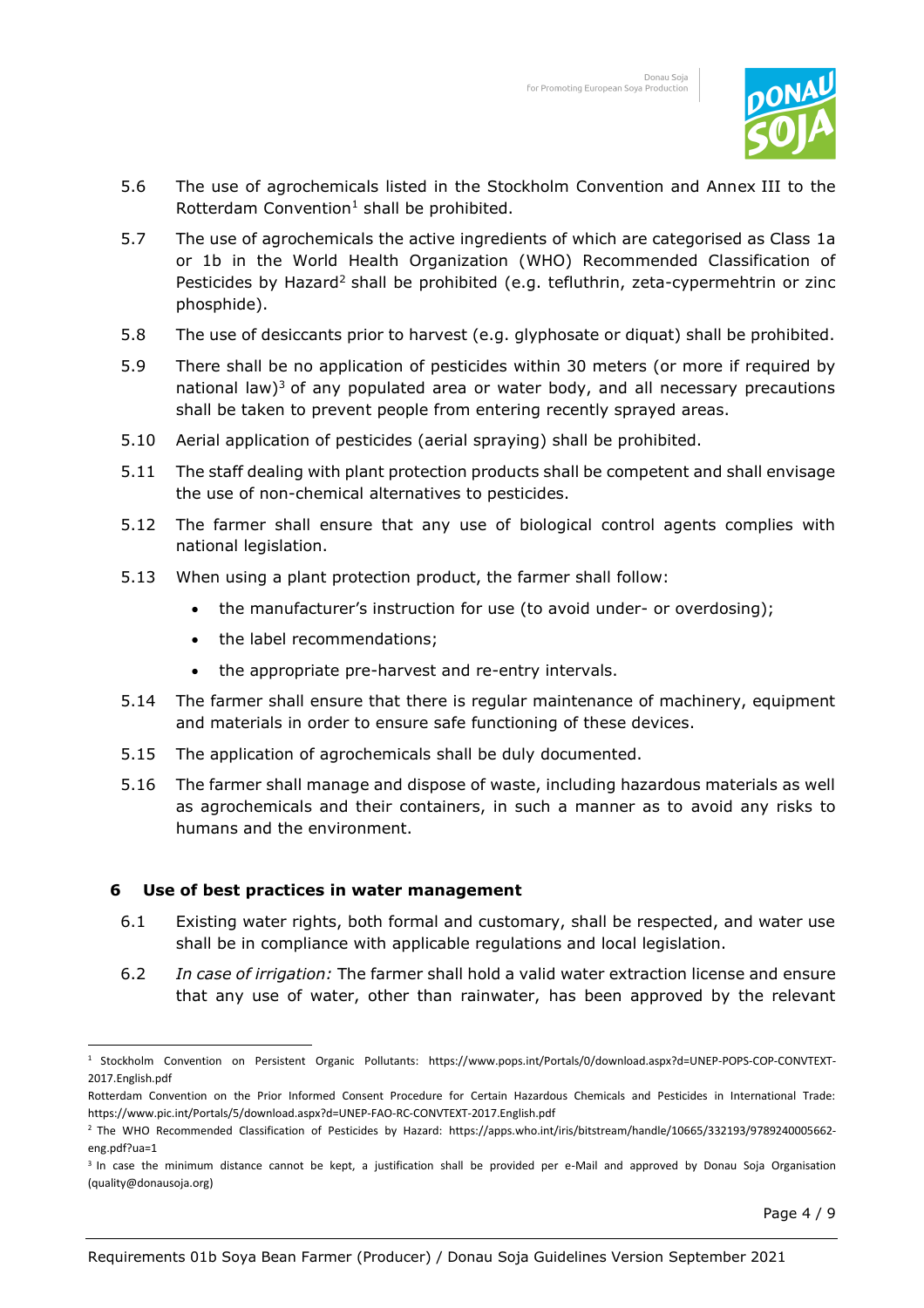

authorities. The farmer shall also ensure that their practices (e. g. water extraction) do not impact sensitive wetlands or swamps in the vicinity of their operation.

- 6.3 The farmer shall ensure that the water used for irrigation is in compliance with applicable regulations, including food safety legislation.
- 6.4 There shall be monitoring, appropriate to scale, of water quality and water use on the farm. The farmer shall implement actions to reduce water use wherever possible.
- 6.5 The farmer shall implement Good Agricultural Practices to minimise diffuse and localised impacts on surface and ground water quality from chemical residues, fertilisers, erosion or other sources. This shall include but not be limited to the following:
	- The farmer shall take appropriate measures to avoid pollution from waste water.
	- The farmer shall employ practices to prevent the runoff of any chemical, mineral or organic substance (including crop protection products, fertilisers and manure).
	- The quality of water bodies on or close to the farm and farm land shall be protected by establishing riparian buffer strips along water courses.
	- Any direct evidence of localised contamination of ground or surface water shall be reported to, and monitored in collaboration with and as required, by local authorities.
- 6.6 The farmer shall use sewage sludge in line with best practices and comply with applicable regulations and local legislation:
	- The farmer shall follow applicable regulations regarding the analysis and treatment of raw sewage sludge before use.
	- The farmer shall apply Good Agricultural Practices when applying treated sewage sludge to soils.
	- Sludge shall not be applied directly to the crop after flowering.
	- The discharge of sewage must not contaminate water, soils or crops.

## **7 Use of best practices in waste management**

- 7.1 The farmer shall comply with all relevant legislation for the safe and proper handling, storage, transportation and disposal of waste material, especially hazardous substances.
- 7.2 The burning on any part of the property of crop residues or waste, or as part of vegetation clearance, shall not be allowed, unless it is required by national legislation as a sanitary measure.
- 7.3 The farmer shall handle biodegradable waste and agricultural by-products appropriately to avoid pollution and prevent pathogenic contamination.
- 7.4 The premises shall have adequate provisions for waste disposal.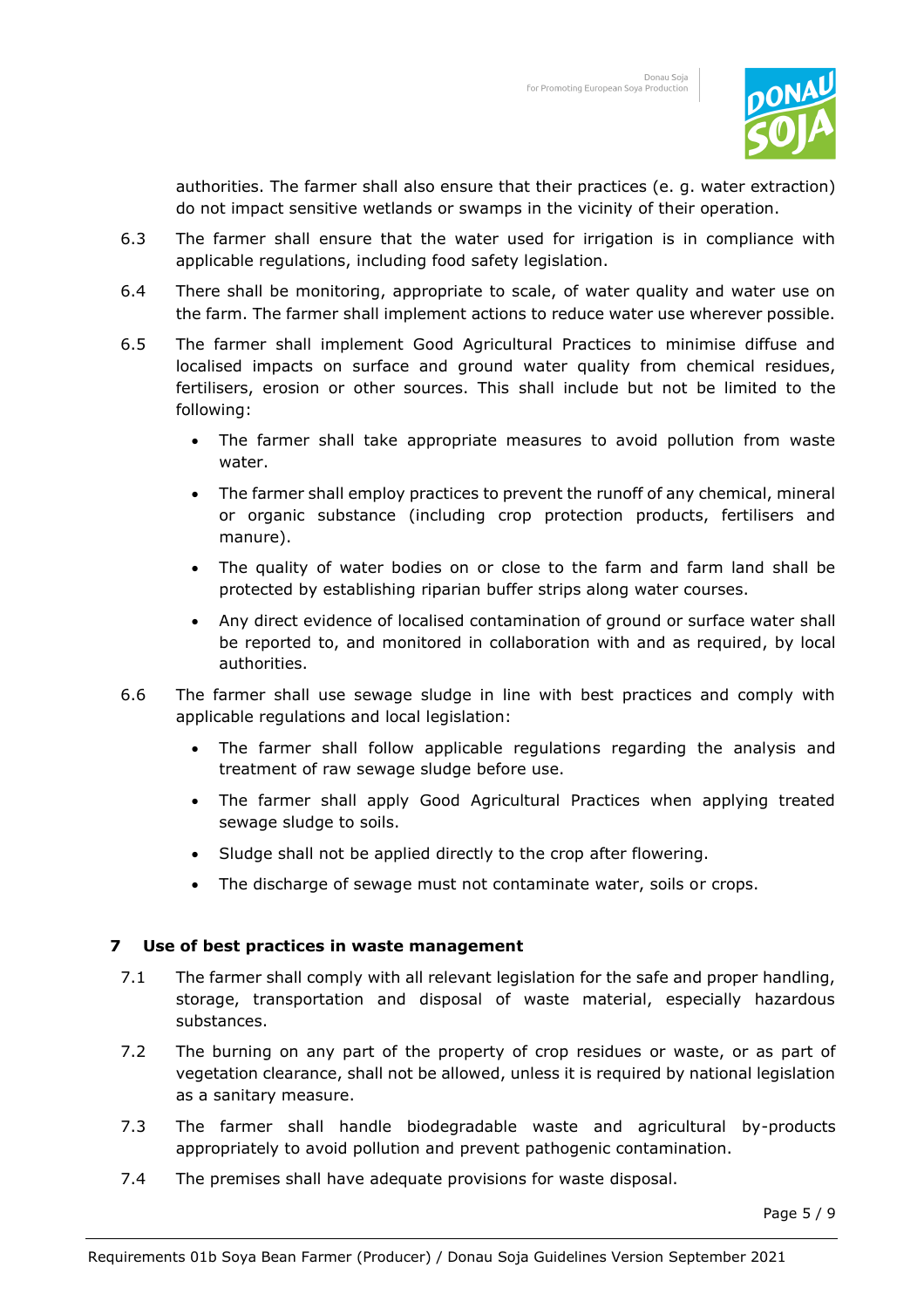

- 7.5 Waste materials shall be stored in a proper and legal manner.
	- Waste shall be stored in a segregated manner (e.g. hazardous waste is store separately from non-hazardous waste, waste is not stored together with nonwaste).
	- Waste storage areas shall be located an appropriate distance from housing, water bodies and conservation areas.
- 7.6 The farmer shall establish procedures and make equipment available to deal with accidents with and spills of crop protection products, fertilisers and fuels.
- 7.7 The farmer shall implement measures to reduce, reuse and recycle waste where possible.

#### **8 Responsible land use and biodiversity protection**

8.1 Deforestation and conversion of natural ecosystems including, but not limited to, forests, wetlands, peatlands, grasslands, riparian areas or steep slopes for the cultivation of Donau Soja soya beans shall be prohibited.

The farmer shall only use cropland that was dedicated to agricultural use no later than 1 January 2008, hence excluding any further expansion of agricultural land for the cultivation of Donau Soja soya beans.

- 8.2 The farmer shall take appropriate measures to protect carbon-rich ecosystems such as wetlands and peatlands; this shall include but not be limited to a ban on drainage and a ban on the burning of peatland.
- 8.3 The farmer shall not grow Donau Soja soya beans in the following protected areas unless the use of such areas for agricultural purposes is explicitly allowed in the respective management plan while respecting the protection goals within the protected area:
	- areas designated by law or by the relevant authority for nature protection purposes;
	- areas for the protection of rare, threatened or endangered ecosystems or species (recognised by international agreements or the European Commission or included in lists drawn up by intergovernmental organisations or the International Union for Conservation of Nature [IUCN]).
- 8.4 In case of any alteration of protected areas, these areas shall be restored to their former state, or legally approved compensating actions shall be taken.
- 8.5 The farmer shall identify natural and semi-natural habitats, water courses and production areas on their farm and implement measures to avoid damage or deterioration of habitats and to enhance biodiversity. Measures shall include but not be limited to the following:
	- The farmer shall maintain or, if necessary, establish land devoted to nonproductive features or areas, including, but not limited to, set-aside land, buffer zones or special landscape features.

Page 6 / 9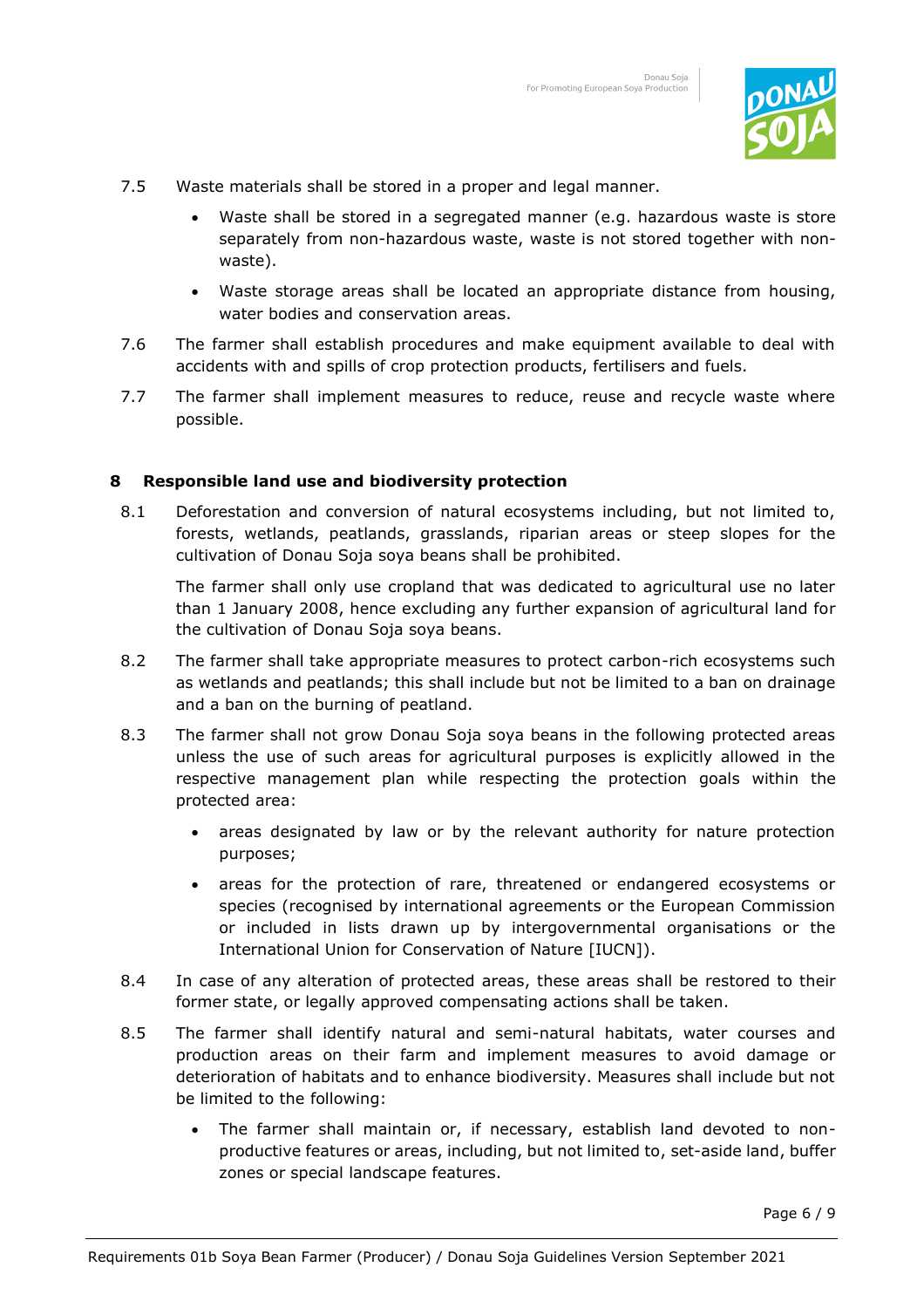

- The farmer shall take appropriate measures to minimise land fragmentation and shall maintain existing ecological corridors.
- The farmer shall retain landscape features, including, but not limited to, hedgerows, ditches or woods. The farmer shall not cut hedges and trees during the bird breeding and nesting season.
- The farmer shall maintain or restore areas of natural vegetation around bodies of water (riparian vegetation and floodplains) and on areas sensitive to erosion (steep slopes and hills).
- The application of plant protection products or fertilisers in riparian buffer strips or in natural and semi-natural habitats shall be prohibited.
- 8.6 The farmer shall protect rare, threatened or endangered species on the farm including, but not limited to, a ban on gathering or hunting threatened or endangered species as well as illegal hunting or fishing.
- 8.7 The farmer shall take appropriate measures to prevent the spreading of invasive alien species by preventing their introduction, by removing them as quickly as possible once detected and by notifying local authorities when their spreading cannot be stopped locally.

## **9 Reduction of greenhouse gas emissions**

- 9.1 The farmer shall have knowledge of how to reduce greenhouse gas emissions and increase the sequestration of greenhouse gases on the farm.
- 9.2 The farmer shall monitor relevant data contributing to greenhouse gas emissions (e.g. yields, seeds, fertiliser, pesticide and fuel use).
- 9.3 The farmer shall identify and implement measures to minimise greenhouse gas emissions on the farm, including, but not limited to, reducing the use of fossil fuels (e.g. by increasing the share of renewable energies, implementing precision agriculture techniques, controlled traffic farming [CTF] or lighter machinery).
- 9.4 The farmer shall identify and implement measures to increase carbon sequestration on the farm (e.g. by planting cover crops or applying intercropping practices).

## **10 Compliance with human and labour rights and safe working conditions**

- 10.1 The farmer shall comply with fundamental conventions of the International Labour Organization (ILO Conventions). This shall include but not be limited to:
	- All workers shall have the right to form or join organisations that defend their interests, and shall have the right to negotiate for fair wages and working conditions.
	- The effective functioning of worker associations/organizations of workers shall not be impeded. Representatives shall not be subject to discrimination and shall have access to their members in the workplace on request.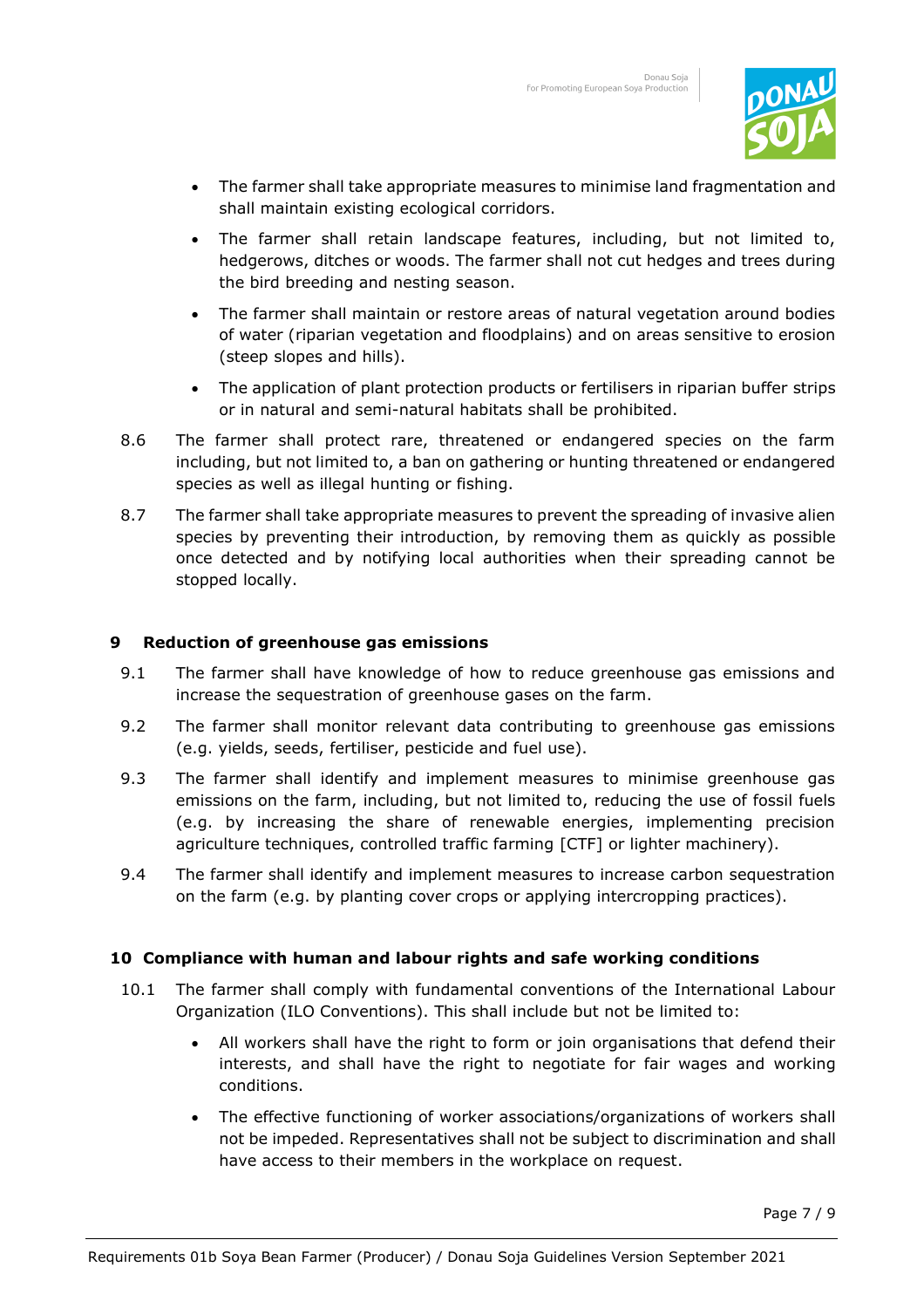

- No forced, compulsory, bonded, trafficked or otherwise involuntary labour shall be used in any stage of production. Workers shall not be subject to corporal punishment, mental or physical oppression or coercion, verbal or physical abuse, sexual harassment or any kind of intimidation. No workers of any type shall be required to lodge their identity papers with anyone, unless required by law.
- Child labour shall be forbidden. Children under 15 years (or at a higher age as established in national law) shall not perform any productive work. Young workers (15–18 years) must not undertake hazardous work that jeopardizes their health and welfare, including by interfering with their education.
- Equal work must be equally paid. All workers shall have equal access to training and benefits, and shall have equal opportunities for promotion and for filling any available position.
- There shall be no engagement in, support for, or tolerance of any form of discrimination.
- 10.2 The employment conditions of individual workers shall comply with legal regulations and/or collective bargaining agreements.
- 10.3 All workers shall have a written contract in a language they can understand. In those countries where there are no requirements for formal labour agreements between workers and employers, alternative documented evidence of a labour relationship shall be present.
- 10.4 Farmers shall implement policies and procedures to address workers grievances.
- 10.5 Gross wages and benefits shall comply with national legislation and specific sector agreements.
- 10.6 The work week shall be set according to local and national laws, shall be consistent with local industry standards, and shall not routinely exceed the maximum of 48 hours per week.
- 10.7 Overtime in excess of 12 hours per week shall only be allowable if it happens in extraordinary, limited periods where there are time constraints or risks of economic loss and where conditions regarding overtime in excess of 12 hours per week have been agreed between workers and management.
- 10.8 Overtime shall always be voluntary and shall be paid in accordance with local and national laws or sector agreements.
- 10.9 Working hours and overtime shall be monitored.
- 10.10 Deductions from wages for disciplinary purposes shall not be made unless legally permitted. Wages paid shall be recorded by the employer.
- 10.11 Producers and their employees shall demonstrate an awareness and understanding of health and safety matters.
	- A written health, safety and hygiene policy shall be in place on the farm.